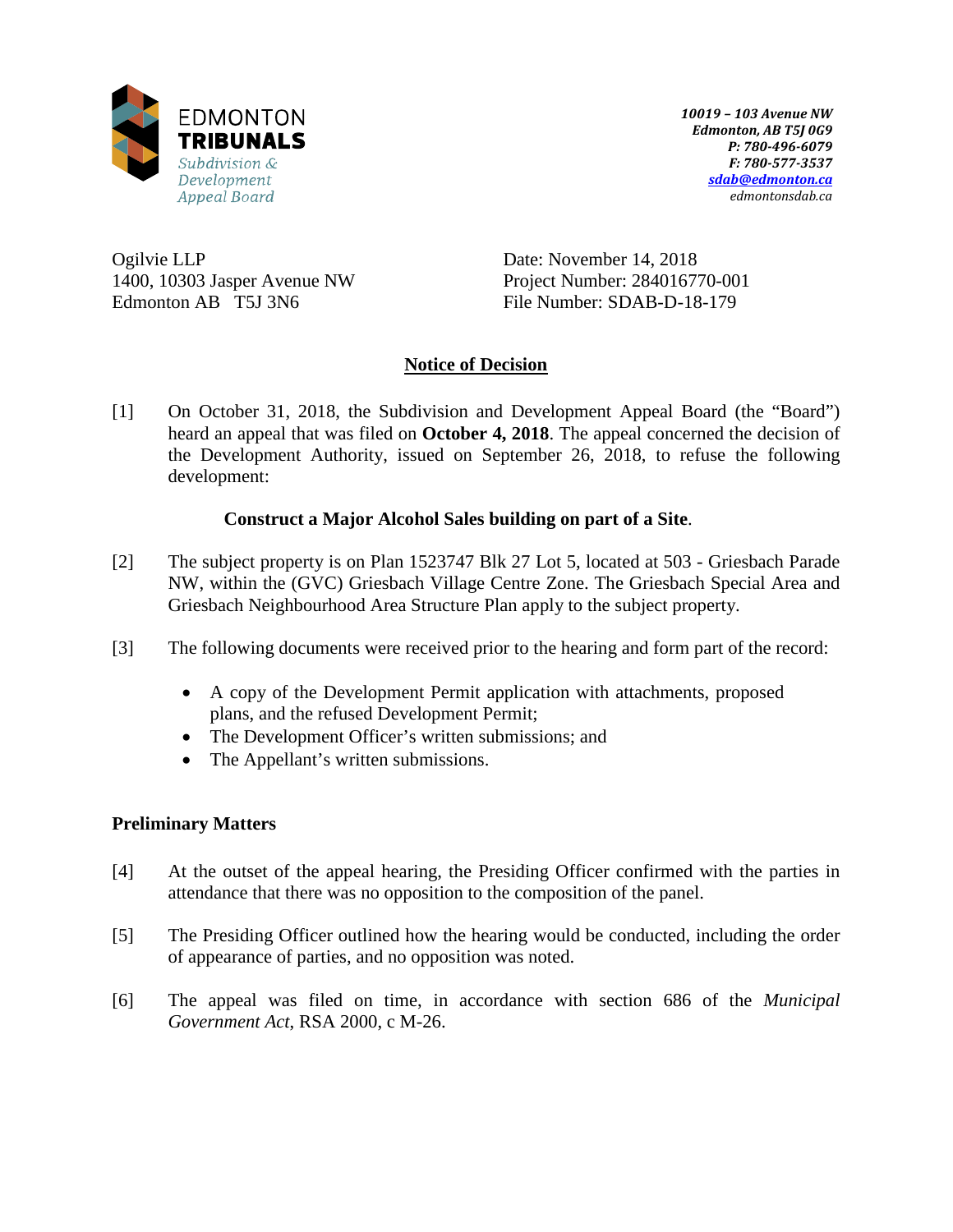### **Summary of Hearing**

- *i) Position of the Appellant, Mr. J. Murphy, Ogilvie LLP*
- [7] Mr. Murphy was accompanied by Mr. S. Kozminuk and Mr. K. Braithwaite of Brentwood Developments.
- [8] The proposed development is within the (GVC) Griesbach Village Centre Zone and it is important to pay attention to the purpose of this zone:

#### 940.6(1) General Purpose (*Edmonton Zoning Bylaw* (the *Bylaw*))

To allow for a mixed Use of businesses, residences, and institutional Uses in a village centre format promoting pedestrian orientation in accordance with the design objectives in the Griesbach Neighbourhood Area Structure Plan.

- [9] Mr. Murphy likened the site shape of Griesbach Village Centre to a fan. Commercial uses are located at the southeast corner and the fan opens up as it radiates outward towards the residential area creating a village centre atmosphere. The outer boundaries are not pedestrian oriented as they are bounded by 137 Avenue and 97 Street, two major roads. The pedestrian nature is within the fan.
- [10] The site plan under Tab 3 was referenced to show the location of the proposed development and the existing easement. This easement requires the building to be set back further than what would normally be the case and presents a hardship for the applicant. The Development Officer agrees with this. Granting a variance to the setback would not interfere with the amenities of the neighbourhood nor materially interfere with or affect the use, enjoyment or value of neighbouring parcels of land.
- [11] A parking variance is no longer required. The proposed development is located across the street from a large transit centre; therefore the City has reduced the required number of parking stalls for the proposed development.
- [12] The separation distance between the proposed development and the existing alcohol sales use at the Rosslyn Hotel must be 500 metres. The Development Officer cannot vary this requirement as section 85.2(b) of the *Bylaw*, which would permit granting a variance, has not been met:

85.2(b) Notwithstanding subsection 85(1), a Major Alcohol Sales or Minor Alcohol Sales may be located less than 500 m from any other Major Alcohol Sales or Minor Alcohol Sales if all the following regulations are met:

the Major Alcohol Sales or Minor Alcohol Sales are located outside the boundary shown in Appendix 1 to Section 85.

The proposed alcohol sales use is outside of this boundary, but the existing alcohol sales use is within the non-exemption boundary. Both alcohol sales uses must be outside of the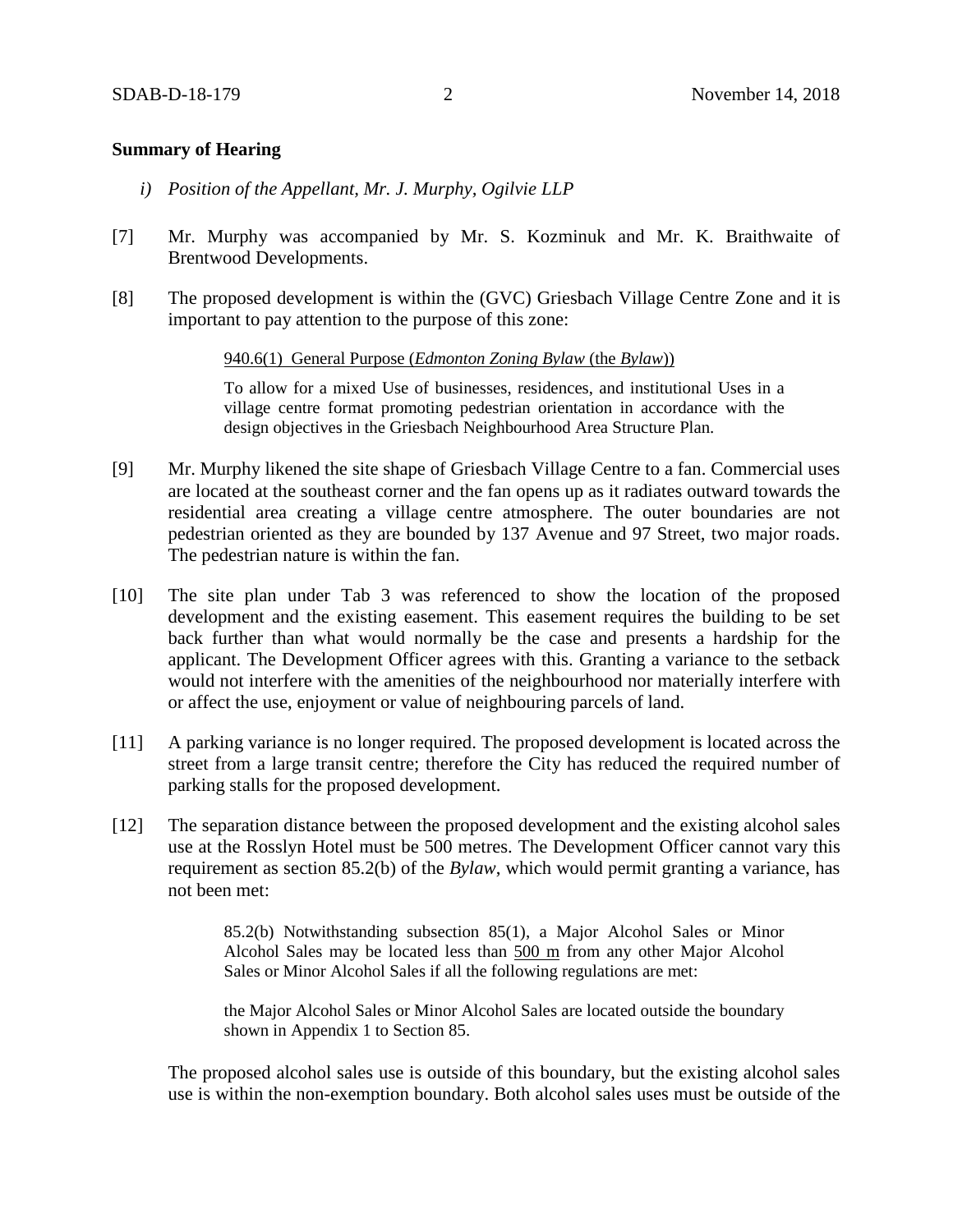boundary for the exemption to apply. Therefore, a variance is required to the 500 metre separation distance.

- [13] A Google Earth photograph was referenced (Tab 6) to show the location of the two alcohol sales uses and the surrounding areas. The two stores are clearly located on separate sites and are separated by 137 Avenue. Each alcohol sales use is intended to serve its own respective neighbourhood. Allowing the proposed development will not have a negative impact on any of the surrounding properties.
- [14] A Pictometry photograph under Tab 7 shows the fan shape of Griesbach Village. The commercial area is very much a village centre and is inward looking towards the community which fans out from it. Many existing trees along 97 Street and 137 have been maintained.
- [15] The ability to walk and purchase liquor is an amenity that the area is seeking; otherwise residents would have to drive across a very busy roadway to arrive at the Rosslyn liquor store. This is exactly what the pedestrian oriented village centre concept is trying to avoid as per the highlighted sections of the Griesbach Neighbourhood Area Structure Plan under Tab 8. 137 Avenue is an effective barrier between two alcohol sales uses and is just as effective as the separation distance required by the *Bylaw*.
- [16] Alberta Court of Appeal decision *Newcastle Centre GP Ltd. v Edmonton (City)*, 2014 ABCA 295 was referenced – in that case the Court said you cannot take on a presumption of harm just because two liquor stores are located within the separation distance required by the *Bylaw*. The Court referred the decision back to the Board and directed it to look at section 687(3) of the *Municipal Government Act*. On reconsideration, the Board applied the appropriate test and granted the permit. The circumstances today are similar to *Newcastle* and the Board should grant the variance.
- [17] In summary, Griesbach Village is a distinct neighbourhood designed to provide amenities for its residents. The 500 metre separation distance rule is standing in the way of an amenity that this neighbourhood needs.
- [18] Mr. Murphy has no objections to any of the conditions proposed by the Development Officer should this development be granted.
- [19] No one appeared in opposition to the proposed development including no one from the Rosslyn liquor store.
- [20] Mr. Murphy provided the following responses to questions from the Board:
	- a) While the Rosslyn liquor store is outside of the 60 metre notification area, he would be surprised if they did not know of the proposed development as it has been widely publicized.
	- b) The Appellants confirmed there is a pedestrian crossing at 137 Avenue and 99 Street that recently had lights installed. However, this area is not very conducive to walking.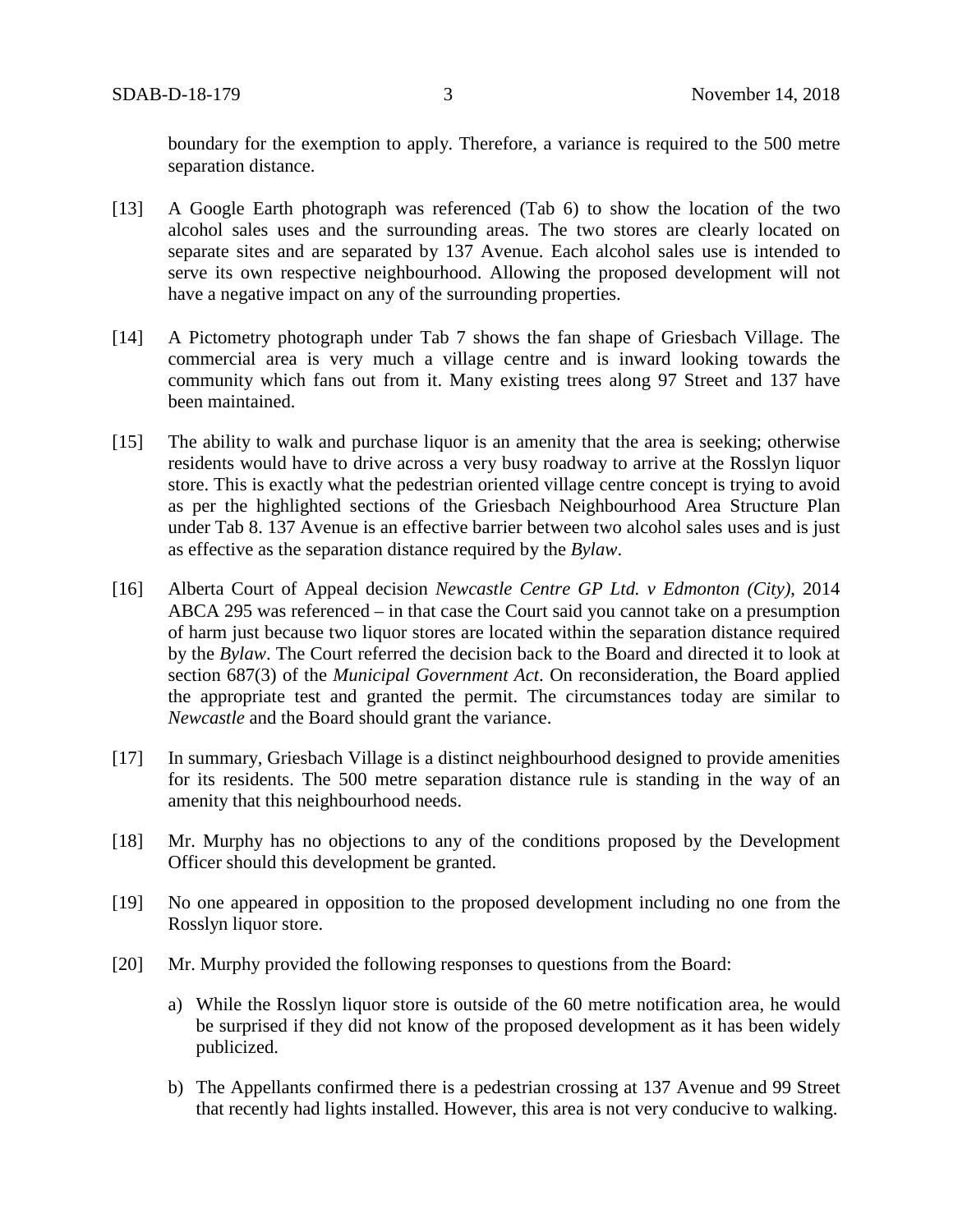- *ii) Position of the Development Officer, Mr. P. Kowal*
- [21] Mr. Kowal confirmed that the Bunt & Associates parking study provided by the Appellant is correct and the proposed development fully complies with all parking requirements. Its proximity to a transit centre reduces the parking requirements and the proposed development has an excess in the required number of parking spaces.
- [22] He confirmed that the village centre is one large site with multiple buildings and internal roadways.
- [23] He would have granted the required variances if he had the authority to do so.
- [24] Approving the proposed development makes sense from a safety standpoint. It does not make sense to require residents of a self-contained village to cross a very busy roadway to access an alcohol sales store.
- [25] If the Griesbach alcohol sales was approved first and the Rossyln alcohol sales was applying for a permit, a variance to the separation distance would still be required as both stores must be outside of the non-exemption area located in section 85, Appendix 1.

#### *iii) Rebuttal of the Appellant*

[26] Mr. Murphy declined the opportunity for rebuttal.

### **Decision**

- [27] The appeal is **ALLOWED** and the decision of the Development Authority is **REVOKED**. The development is **GRANTED** as applied for to the Development Authority, subject to the following **CONDITIONS**:
	- 1. All access locations and curb crossings shall have the approval of the City Transportation and Streets Department prior to the start of construction. Reference Section 53(1).
	- 2. Access from the site to 137 Avenue, 97 Street and Griesbach Parade exists. Any modification to the existing accesses requires the review and approval of Subdivision Planning
	- 3. There may be utilities within road right-of-way not specified that must be considered during construction. The owner/applicant is responsible for the location of all underground and above ground utilities and maintaining required clearances as specified by the utility companies. Alberta One-Call (1-800-242-3447) and Shaw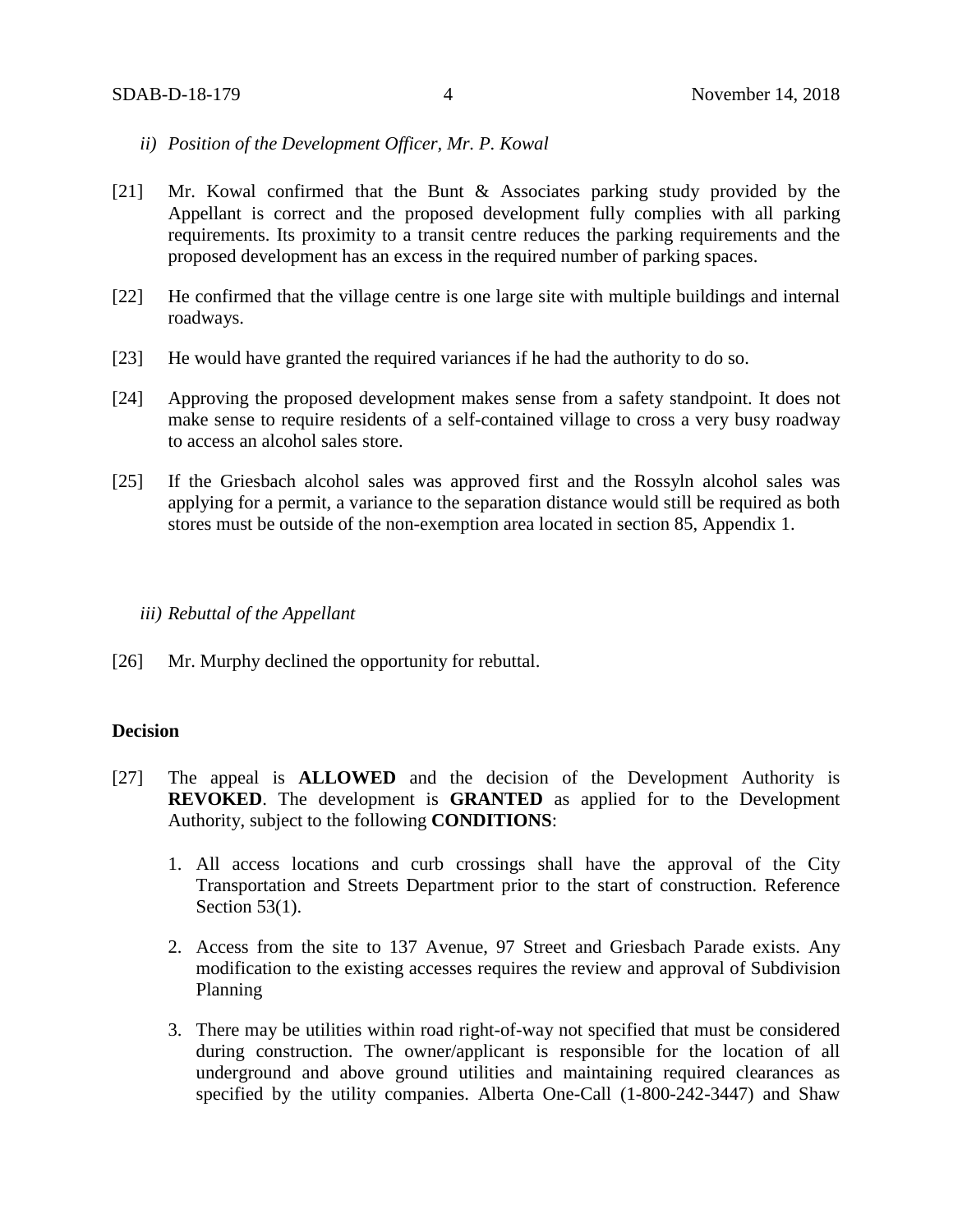Cable (1-866-344-7429; www.digshaw.ca) should be contacted at least two weeks prior to the work beginning to have utilities located. Any costs associated with relocations and/or removals shall be at the expense of the owner/applicant.

- 4. Any hoarding or construction taking place on road right-of-way requires an OSCAM (On-Street Construction and Maintenance) permit. OSCAM permit applications require Transportation Management Plan (TMP) information. The TMP must include:
	- the start/finish date of project;
	- accommodation of pedestrians and vehicles during construction;
	- confirmation of lay down area within legal road right of way if required;
	- and to confirm if crossing the sidewalk and/or boulevard is required to temporarily access the site

It should be noted that the hoarding must not damage boulevard trees. The owner or Prime Contractor must apply for an OSCAM online at:

https://www.edmonton.ca/business\_economy/licences\_permits/oscam-permitrequest.aspx and,

### <https://www.edmonton.ca/documents/ConstructionSafety.pdf>

- 5. Any sidewalk or boulevard damage occurring as a result of construction traffic must be restored to the satisfaction of Development Inspections, as per Section 15.5(f) of the Zoning Bylaw. All expenses incurred for repair are to be borne by the owner.
- 6. All mechanical equipment, including roof mechanical units, shall be concealed by screening in a manner compatible with the architectural character of the building or concealed by incorporating it within the building.
- 7. Landscaping shall be in accordance with the approved Landscape Plan, Section 55 of the Zoning Bylaw and to the satisfaction of the Development Officer.
- 8. Any changes to an approved Landscape Plan require the approval of the Development Officer prior to the Landscaping being installed.
- 9. Landscaping shall be maintained in a healthy condition for a minimum of 24 months after the landscaping has been installed, to the satisfaction of the Development Officer.

Landscaping Notes:

*i)* Upon the first Development Permit Inspection and determination that landscape construction has been completed in compliance with the approved Landscape Plan, 20% of the approved Guaranteed Landscape Security shall be collected and retained for a period of 24 months from the date of first Development Permit Inspection.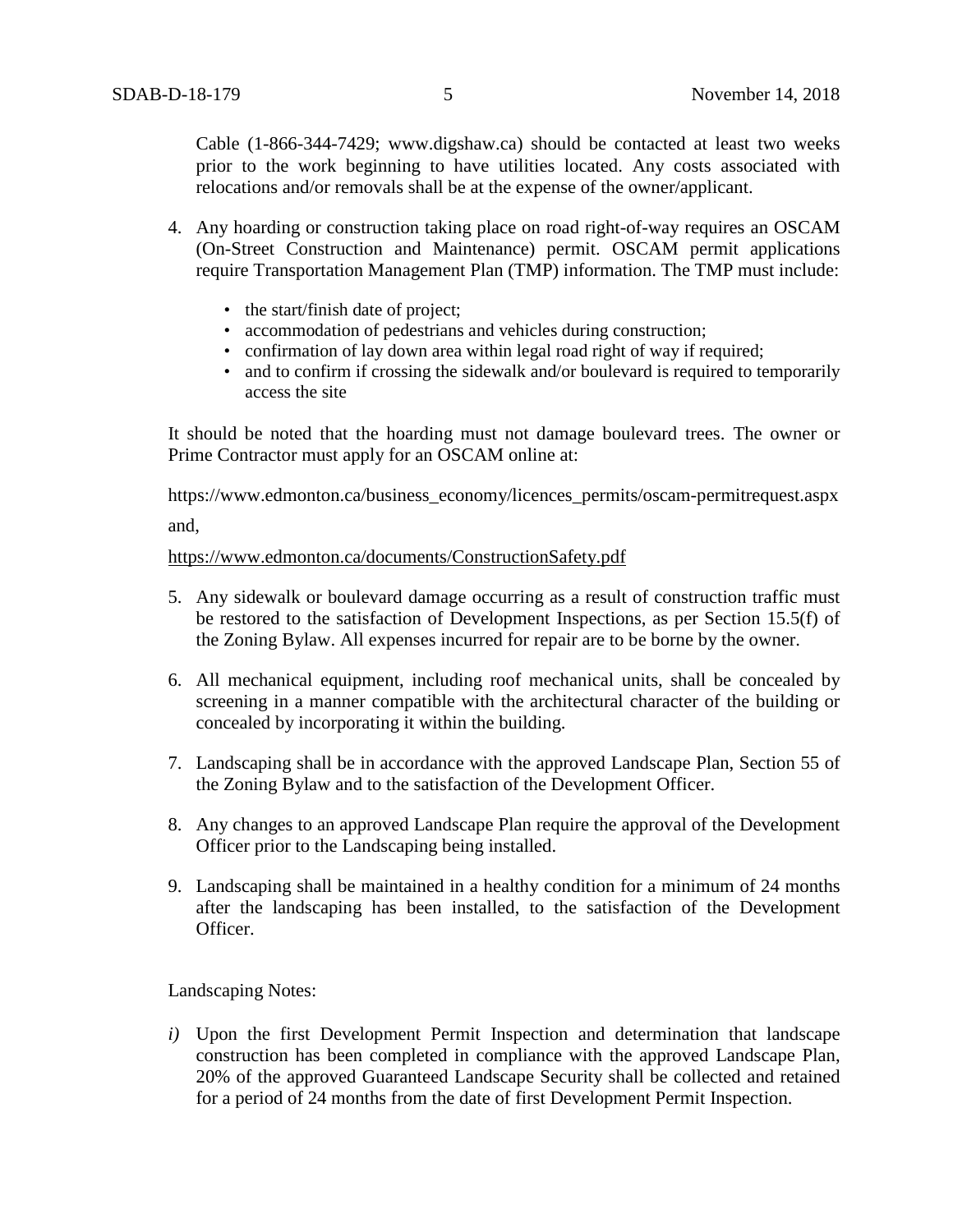- *ii)* Sites that are not completed or are not compliant with approved Landscape Plans at the first Development Permit Inspection, shall be required to submit a Security for incomplete work, up to and including the full value of the approved Guaranteed Landscape Security value.
- [28] In granting the development the following variances to the *Edmonton Zoning Bylaw* (the *Bylaw*) are allowed:
	- a) The maximum allowable Setback of 3.0 metres to accommodate street related activities, such as sidewalk cafes, architectural features and landscaping that contribute to the pedestrian oriented shopping character of the area or to accommodate roadway design or to preserve existing trees as per section 940.6(5)(d) is varied to allow an excess of 1.8 metres, thereby increasing the maximum allowed Setback to 4.8 metres.
	- b) The minimum required 500 metres separation distance from any Major Alcohol Sales or Minor Alcohol Sales from any other Major Alcohol Sales or Minor Alcohol Sales pursuant to section 85.1 is reduced by 298 metres to permit a minimum required separation distance of 202 metres.

### **Reasons for Decision**

- [29] This is an appeal of a Major Alcohol Sales Use which is a Discretionary Use within the (GVC) Griesbach Village Centre Zone.
- [30] At the outset of the hearing, both parties confirmed that due to an error or miscommunication the parking requirements were incorrectly assessed. Given the proximity of the subject site to a major transit centre, parking requirements should have been calculated in accordance with section 54, schedule 1C. Using the correct development regulations, the Development Officer confirmed that the number of on-site parking spaces far exceeds the *Bylaw* requirement. Based on the parties' representations, the Board finds that no variance to the parking requirement is required.
- [31] The Board finds that the proposed Major Alcohol Sales Use is an appropriate Discretionary Use at this location for several reasons.
- [32] First, the subject site is a large commercial shopping centre and Major Alcohol Sales is reasonably compatible with the other on-site uses.
- [33] Second, the Board accepts the submissions of both parties that a Major Alcohol Sales Use accords with the Griesbach Neighbourhood Area Structure Plan and aligns particularly with the following provisions:
	- a) The requirements for Conformity with Plan Edmonton under heading No. 2, Policy Context (page 6);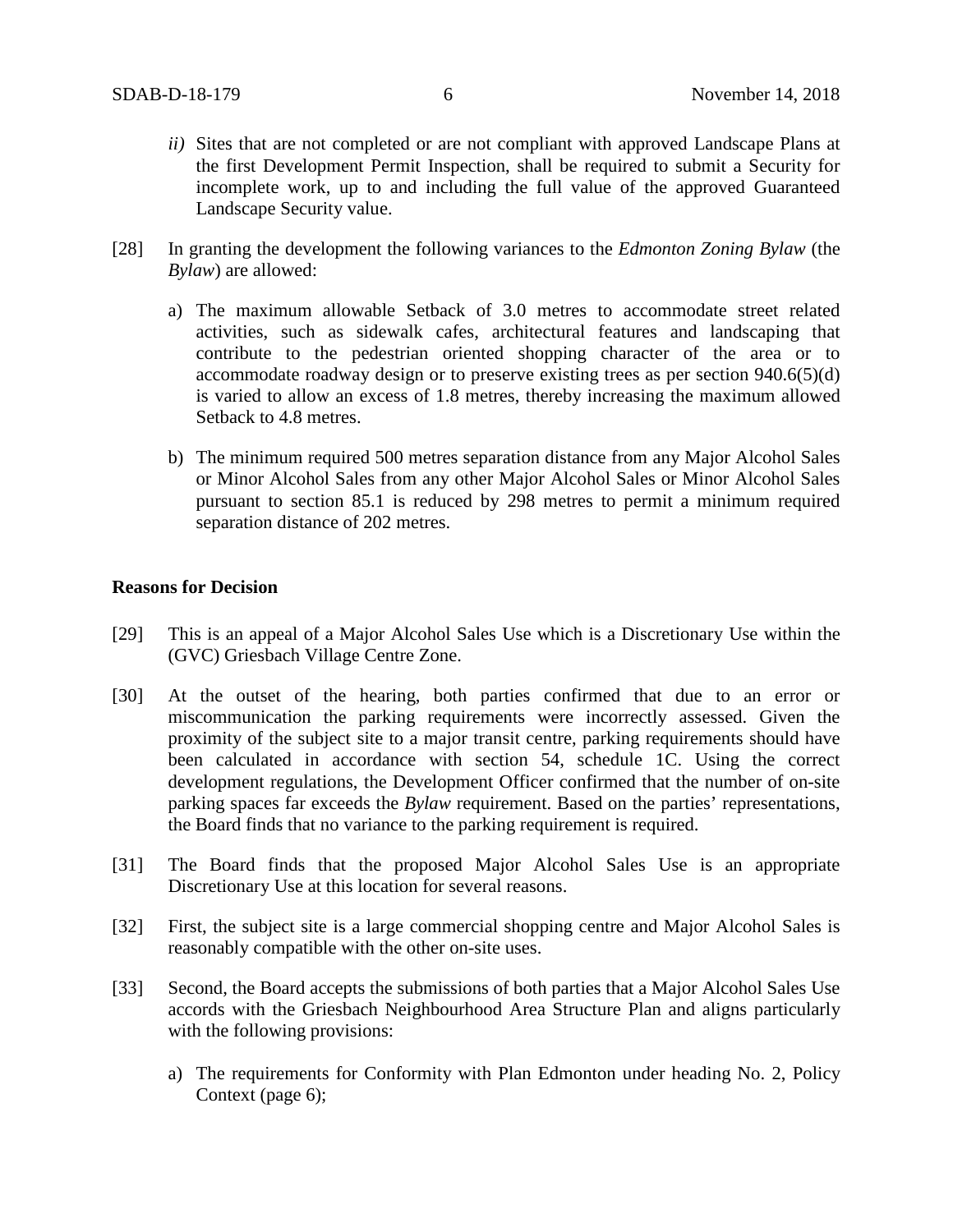- b) The Community Objectives under heading No. 4, Planning Principles (page 13); and
- c) The Village Centre Concept under heading No. 5, The Plan (page 19).
- [34] Third, the Board accepts the parties' submissions that this type of development is entirely consistent with the self-contained and pedestrian objectives of the (GVC) Griesbach Village Centre Zone.
- [35] Two variances are required; one to the maximum Setback and one to separation distance from another Alcohol Sales Use.
- [36] The Board grants the variance to the Setback for the following reasons:
	- a) The Setbacks were enacted for the subject site specifically to enhance pedestrian friendliness. The required Setback is along the external perimeter of the site abutting 137 Avenue. The pedestrian orientation is meant for the interior of the site. A variance along the outer perimeter will have no impact on the objectives outlined in the Plan.
	- b) The Board accepts the Development Authority and the Appellant's position that easements in this area create a hardship unique to this site. In order to comply with its other legal obligations, the Setback must exceed the allowed maximum.
- [37] The Board allows a variance to the required 500 metre separation distance from another Alcohol Sales Use located 202 metres to the southeast per section 85.2 for the following reasons:
	- a) The two Alcohol Sales Uses are physically separated by a major arterial roadway 137 Avenue.
	- b) The two Alcohol Sales Uses are not in direct sight of one another, they are oriented to different roadways and separated by intervening commercial buildings.
	- c) The two Alcohol Sales Uses are subject to different plans and are meant to serve different areas pursuant to their respective plans.
	- d) As indicated by all parties, a Major Alcohol Sales Use was anticipated to be located in the shopping centre. The proposed development is entirely consistent with the Griesbach Neighbourhood Area Structure Plan. It is intended to serve residents of properties within the Plan, enhance the village centre concept and add to the amenities of the area subject to the Plan.
	- e) The Board received no objections or concerns from residents from within the (GVC) Griesbach Village Centre Zone or the residential and commercial areas to the south and east.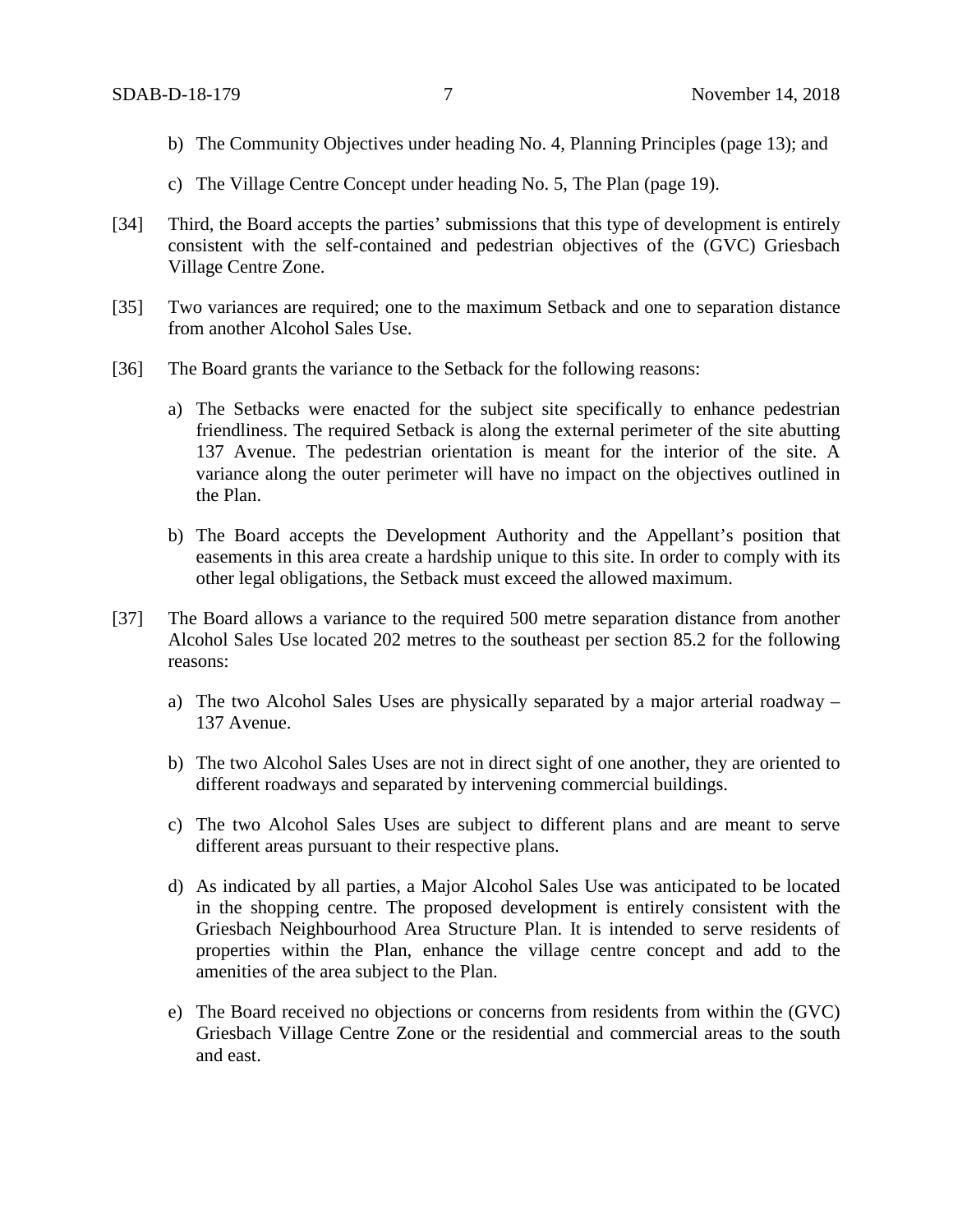[38] For these reasons, the Board concludes that granting the variance will not unduly interfere with the amenities of the neighbourhood nor materially interfere with or affect the use, enjoyment or value of neighbouring parcels of land.

K Chemiau S.

Ms. K. Cherniawsky, Presiding Officer Subdivision and Development Appeal Board

Board Members in Attendance: Mr. R. Handa, Mr. D. Fleming, Ms. L. Gibson, Ms. S. McCartney

cc: Development & Zoning Services – Mr. P. Kowal / Mr. H. Luke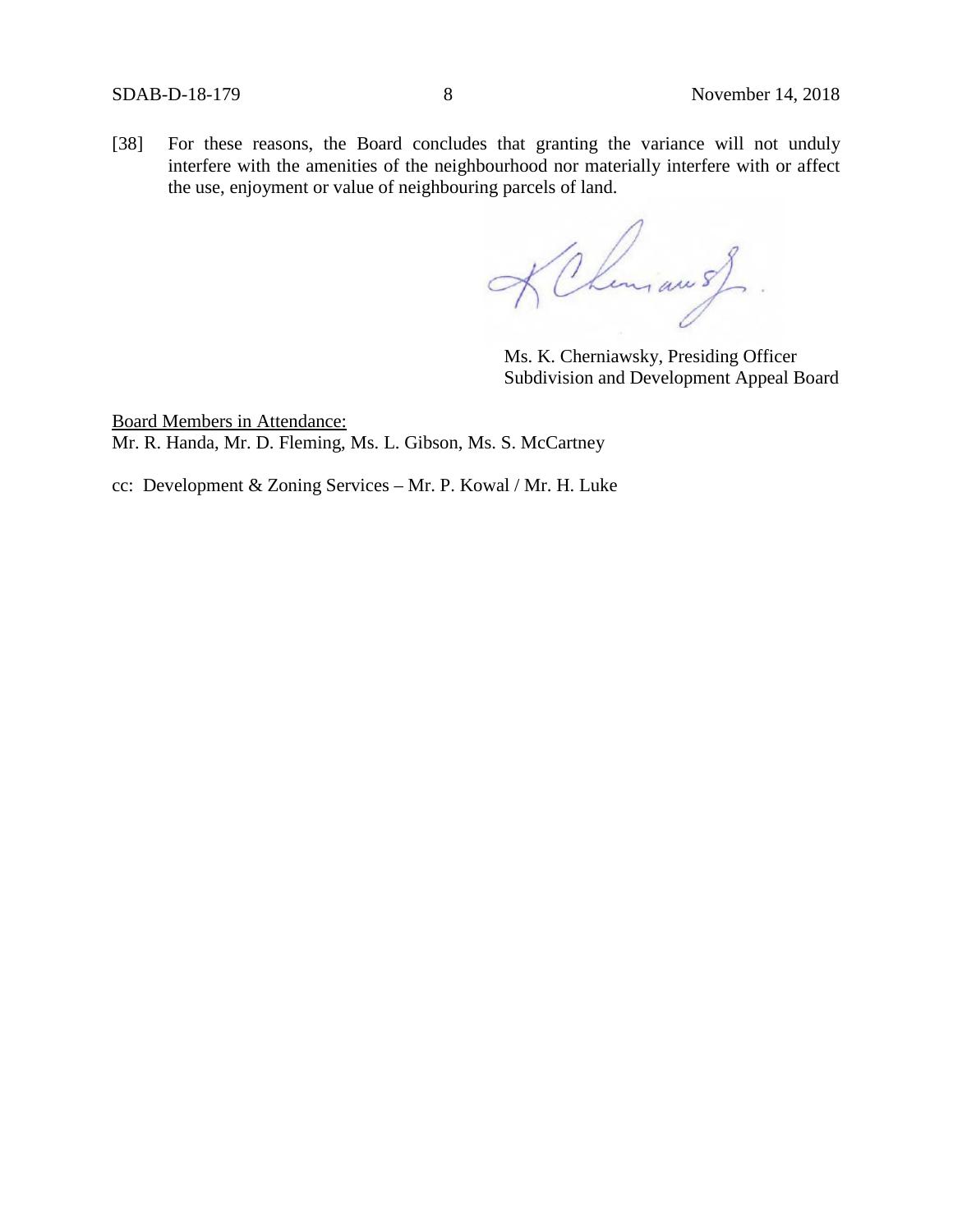### **Important Information for the Applicant/Appellant**

- 1. This is not a Building Permit. A Building Permit must be obtained separately from the Sustainable Development Department, located on the 2nd Floor, Edmonton Tower, 10111 – 104 Avenue NW, Edmonton, AB T5J 0J4.
- 2. Obtaining a Development Permit does not relieve you from complying with:
	- a) the requirements of the *Edmonton Zoning Bylaw*, insofar as those requirements have not been relaxed or varied by a decision of the Subdivision and Development Appeal Board,
	- b) the requirements of the *Alberta Safety Codes Act*,
	- c) the *Alberta Regulation 204/207 – Safety Codes Act – Permit Regulation*,
	- d) the requirements of any other appropriate federal, provincial or municipal legislation,
	- e) the conditions of any caveat, covenant, easement or other instrument affecting a building or land.
- 3. When an application for a Development Permit has been approved by the Subdivision and Development Appeal Board, it shall not be valid unless and until any conditions of approval, save those of a continuing nature, have been fulfilled.
- 4. A Development Permit will expire in accordance to the provisions of section 22 of the *Edmonton Zoning Bylaw, Bylaw 12800*, as amended.
- 5. This decision may be appealed to the Alberta Court of Appeal on a question of law or jurisdiction under section 688 of the *Municipal Government Act*, RSA 2000, c M-26. If the Subdivision and Development Appeal Board is served with notice of an application for leave to appeal its decision, such notice shall operate to suspend the Development Permit.
- 6. When a decision on a Development Permit application has been rendered by the Subdivision and Development Appeal Board, the enforcement of that decision is carried out by the Sustainable Development Department, located on the 2nd Floor, Edmonton Tower, 10111 – 104 Avenue NW, Edmonton, AB T5J 0J4.

*NOTE: The City of Edmonton does not conduct independent environmental checks of land within the City. If you are concerned about the stability of this property for any purpose, you should conduct your own tests and reviews. The City of Edmonton, when issuing a development permit, makes no representations and offers no warranties as to the suitability of the property for any purpose or as to the presence or absence of any environmental contaminants on the property.*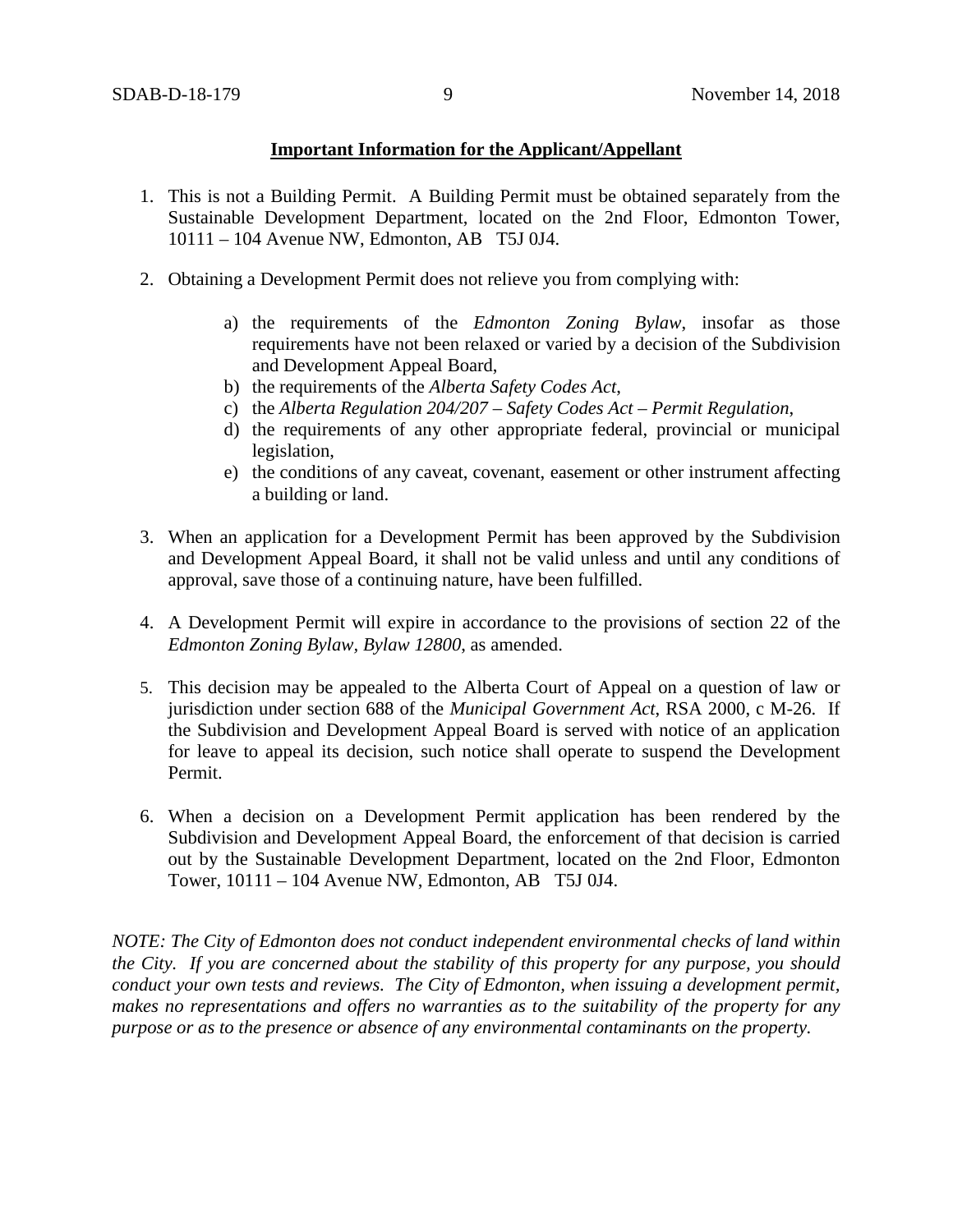

*10019 – 103 Avenue NW Edmonton, AB T5J 0G9 P: 780-496-6079 F: 780-577-3537 [sdab@edmonton.ca](mailto:sdab@edmonton.ca) edmontonsdab.ca*

Dentons Canada LLP 2900, 10180 - 101 Street NW Edmonton AB T5J 3V5

Date: November 14, 2018 Project Number: 286311022-001 File Number: SDAB-D-18-180

# **Notice of Decision**

[1] On October 31, 2018, the Subdivision and Development Appeal Board (the "Board") heard an appeal that was filed on **October 5, 2018**. The appeal concerned the decision of the Development Authority, issued on September 18, 2018 to refuse the following development:

## **Change the use from a Health Services to a Cannabis Retail Sales**.

- [2] The subject property is on Plan RN22 Blk 7 Lots 1-2, located at 12225 107 Avenue NW, within the (CB1) Low Intensity Business Zone. The Main Streets Overlay and West Ingle Area Redevelopment Plan apply to the subject property.
- [3] The following documents were received prior to the hearing and form part of the record:
	- A copy of the Development Permit application with attachments, proposed plans, and the refused Development Permit;
	- The Development Officer's written submission;
	- The Appellant's written submissions; and
	- One on-line response and one e-mail in opposition to the proposed development.
- [4] The following exhibit was presented during the hearing and forms part of the record:
	- Exhibit A An e-mail from the Development Officer to the Appellant.

## **Preliminary Matters**

- [5] The Presiding Officer outlined how the hearing would be conducted, including the order of appearance of parties, and no opposition was noted.
- [6] The appeal was filed on time, in accordance with section 686 of the *Municipal Government Act*, RSA 2000, c M-26.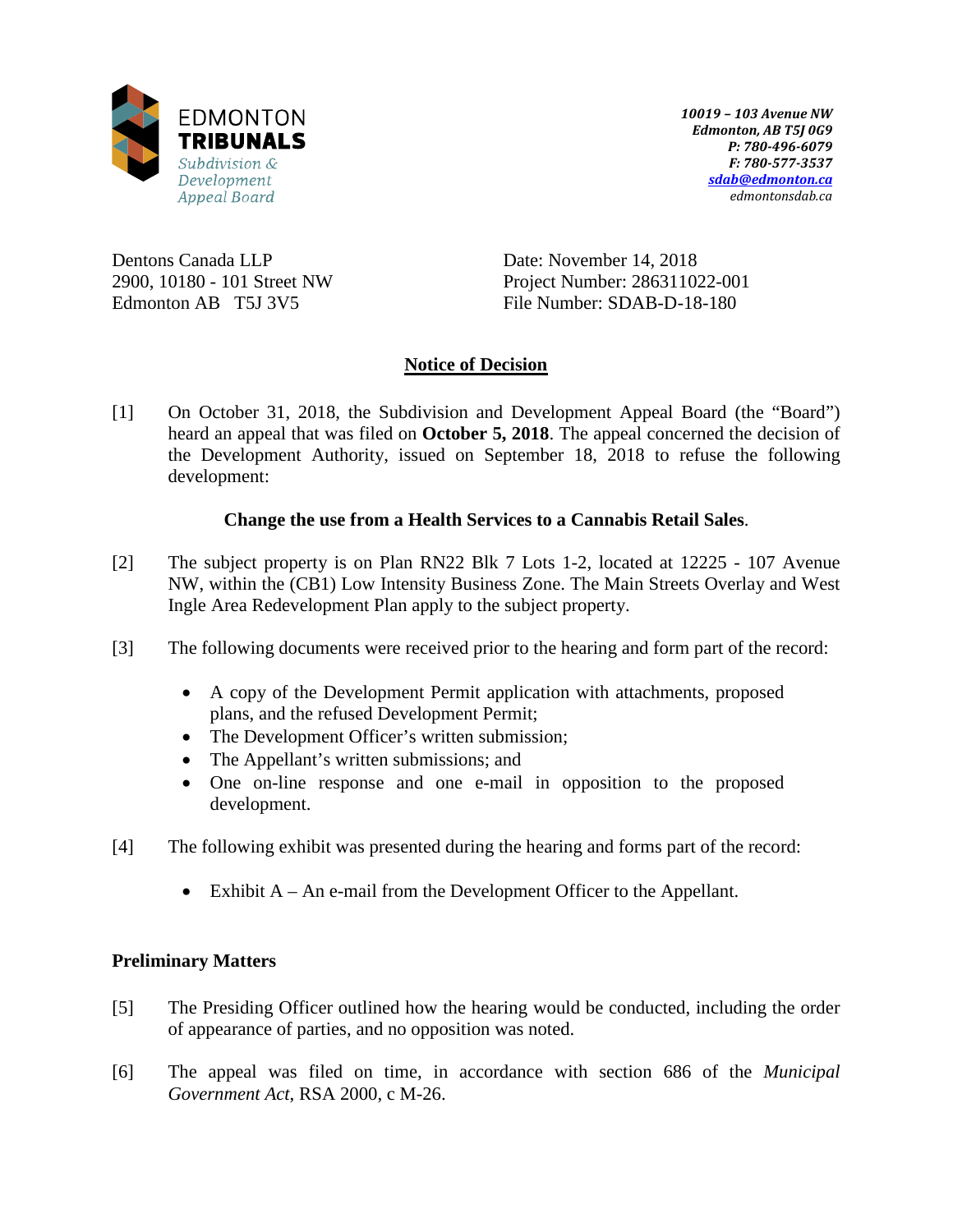- [7] Prior to proceeding with the merits of the appeal the Presiding Officer asked how the supplemental documents received today are relevant. Mr. K. Wakefield explained that there is currently a matter being heard in special chambers of the Court of Queen's Bench of Alberta challenging the Expression of Interest and Lottery System used by the City of Edmonton to determine priority in issuing Development Permits for Cannabis Retail Sales. If the Appellant in the chambers application (Item 9 Inc.) is successful it could mean that today's Applicant at the SDAB hearing (Fire and Flower) is entitled to a permit out of right.
- [8] Ms. Cherniawsky and Mr. R. Handa disclosed that they had sat on the Item 9 Inc. appeal that is currently the subject of the chambers application in Court. The Presiding Officer confirmed with the parties in attendance that there was no opposition to the composition of the panel.

#### **Summary of Hearing**

- *i) Position of the Appellant, Mr. K. Wakefield, Dentons Canada LLP*
- [9] Mr. Wakefield was accompanied by Mr. M. Anderson of Fire and Flower.
- [10] Mr. Anderson reviewed their supplemental materials which provide background information regarding the City's Expression of Interest and Lottery System.
- [11] They believe the Development Permit for the approved Cannabis Retail Sales they are too close to was obtained unfairly. Two separate Expressions of Interest applications for two municipal addresses in the same building (12321 – 107 Avenue and 10649 – 124 Street) were submitted. These locations were drawn as No. 42 and No. 44 in the lottery system. The 12321 – 107 Avenue location received an approved Development Permit and the application for the other location was subsequently withdrawn.
- [12] The landlord of this approved Development Permit reached out to Fire and Flower, and other applicants, and offered to lease this space to them. The landlord is effectively selling his Development Permit. Landlords have an unfair advantage over cannabis operators because they have the opportunity to submit multiple applications. Therefore, they are given a higher chance of obtaining a lower number in the lottery system.
- [13] The above practice goes against the City's own policies. Mr. Anderson quoted the following from a report made by administration to Council on May 22, 2018:
	- Establish a process where all potential operators may have an equal opportunity to apply for a particular location
	- Eliminate multiple applications for the same location

The Expression of Interest form itself states: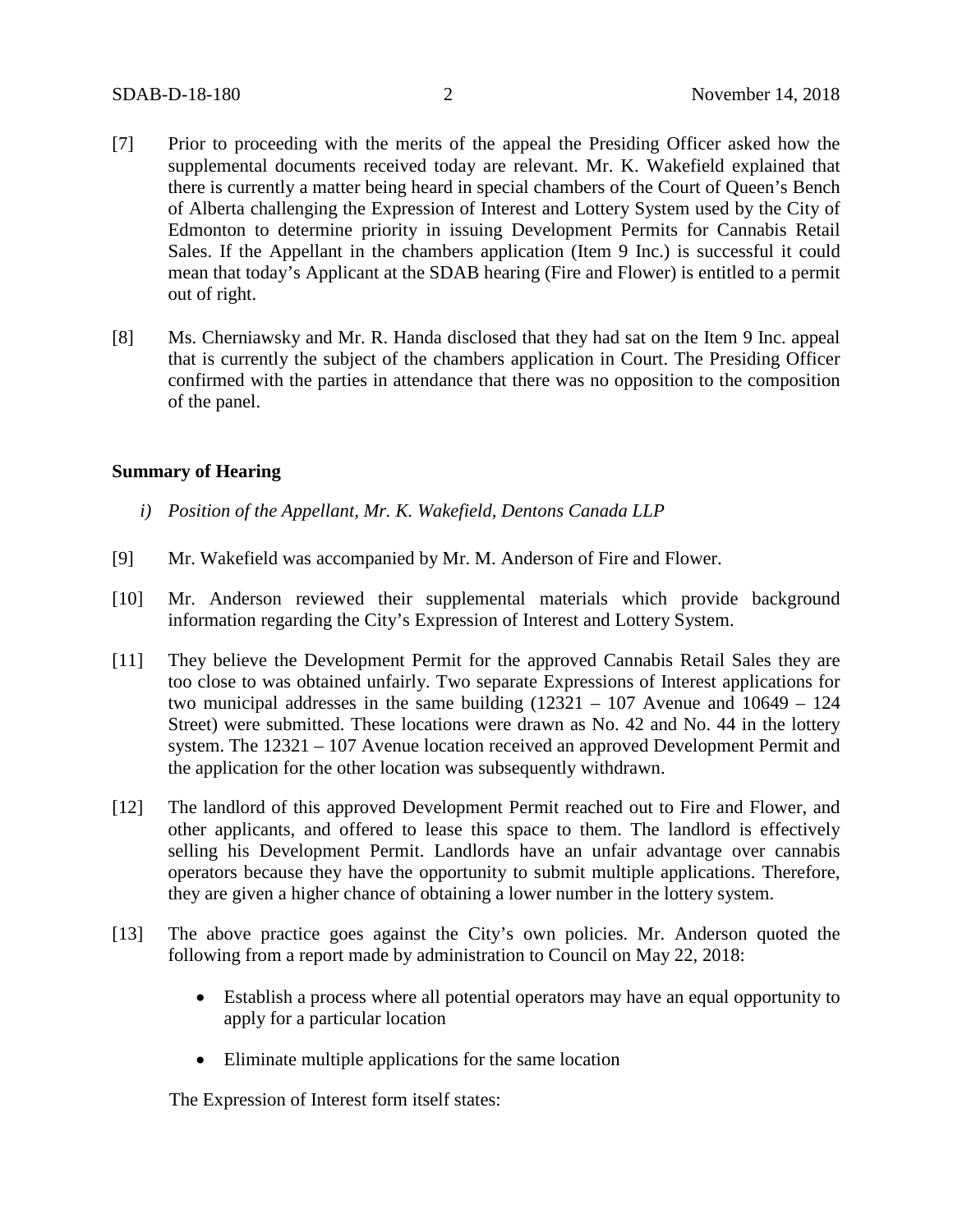I acknowledge that submitting more than one Expression of Interest for the proposed location will result in all Expression of Interest for the proposed location being disqualified and not eligible for the random selection process.

- [14] An e-mail dated October 30, 2018, from Mr. S. Chow (Development Officer) to Mr. K. Wakefield was submitted as *Exhibit A*. This e-mail confirms that applications for 12321 – 107 Avenue and 10649 – 124 Street were submitted on June 27, 2018 and their random draw numbers for the Expression of Interest were #42 and #44. The application for 12321 – 107 Avenue was approved on August  $14<sup>th</sup>$ . The other application for 10649 – 124 Street was withdrawn on September 28<sup>th</sup>.
- [15] For the above reasons it is not proper for a Development Permit to be issued to 12321 107 Avenue. The approval for the above address forms the basis for today's hearing regarding a deficiency in separation distance.
- [16] Mr. Wakefield referred to several maps in the supplemental submission which show separation distances from the proposed location to other Cannabis Retail Sales as well as from sensitive use areas such as parks. A City map showing proposed zoning locations for Cannabis Retail Sales was referenced. These maps confirm that the proposed location is suitable other than not meeting the separation distance requirement from the approved Cannabis Retail Sales at 12321 – 107 Avenue.
- [17] Mr. Wakefield summarized the contents of his written submission.
- [18] **Tab 1**

Section 70(1) of the *Edmonton Zoning Bylaw* (the *Bylaw*) stipulates that Cannabis Retail Sales shall not be located less than 200 metres from any other Cannabis Retail Sales. Section 70(1)(b) states that the Development Officer may not grant a variance to reduce this separation distance by more than 20 metres. The Board has greater variance powers per section 687(3)(d) of the *Municipal Government Act* (the *Act*).

## [19] **Tab 2**

Contains a report from City Administration to Council supporting Charter Bylaw 18387 and states "Walkable commercial areas (main streets, downtown) are desirable for cannabis stores". The proposed location meets this criteria.

[20] **Tab 3 and 4** 

Mr. Wakefield confirmed that the proposed Use at this location complies with all of the requirements of the *Gaming, Liquor and Cannabis Act and Regulation*. There are strict controls on minors not accessing stores and the prohibition of sale of cannabis to minors. Fire and Flower has even stricter controls and will have a two point contact system for checking the age of customers. Identification will be requested from anyone who appears to be less than 25 years of age.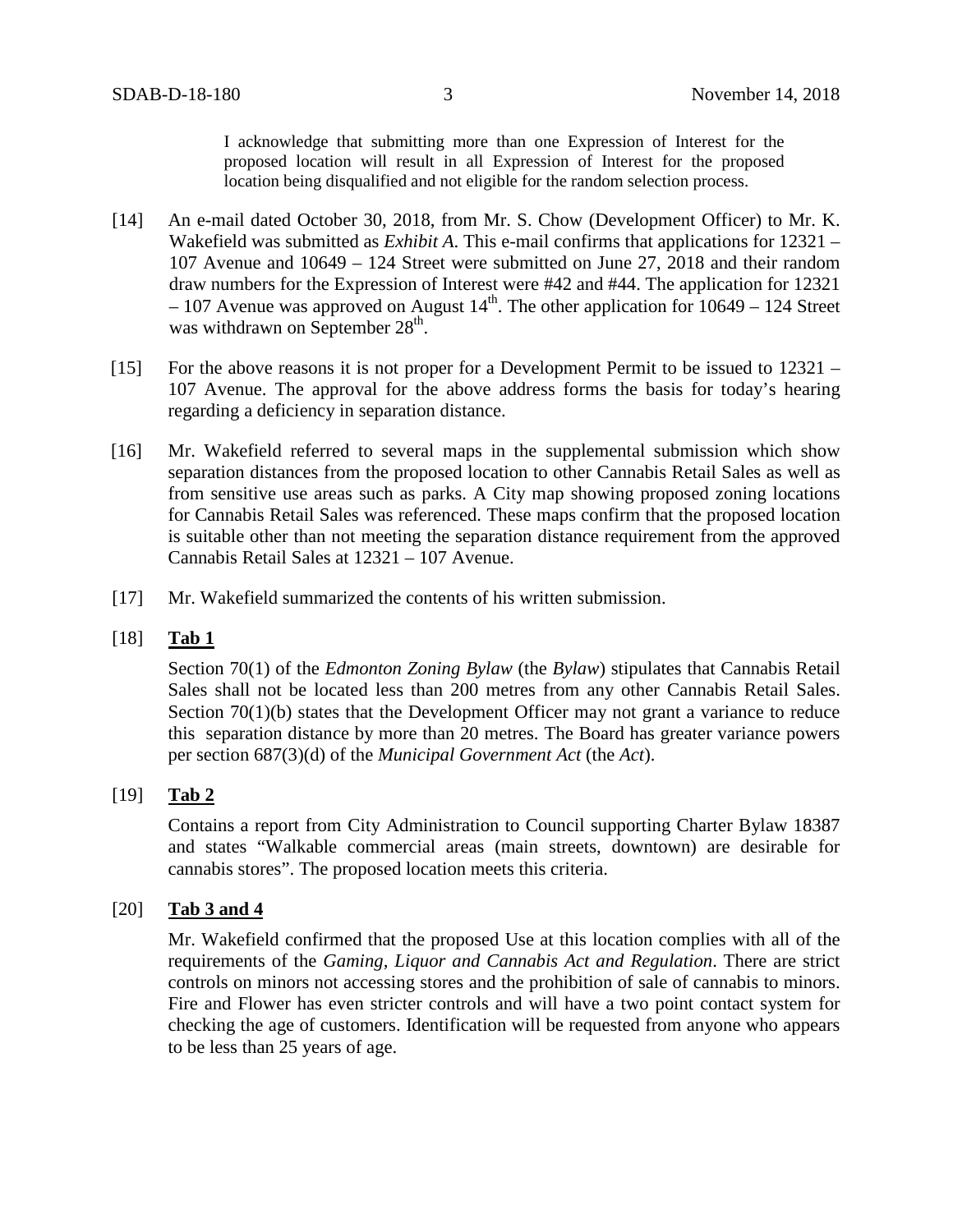## [21] **Tab 5**

Contains a copy of section 11 of the *Bylaw* which outlines the variance powers of the Development Officer.

## [22] **Tab 6**

Contains a copy of section 687(3)(d) of the *Act* which outlines the Board's jurisdiction:

In determining an appeal, the subdivision and development appeal board

may make an order or decision or issue or confirm the issue of a development permit even though the proposed development does not comply with the land use bylaw if, in its opinion,

- (i) the proposed development would not
	- (A) unduly interfere with the amenities of the neighbourhood, or
	- (B) materially interfere with or affect the use, enjoyment or value of neighbouring parcels of land,

and

(ii) the proposed development conforms with the use prescribed for that land or building in the land use bylaw.

## [23] **Tab 7**

Their Development Permit application was submitted June 29, 2018, by Fire and Flower for the present site. The refusal was dated September 18, 2018, due to a deficiency of 78 metres in the required setback.

Item 9's case is very parallel to today's situation. Should the Item 9 appeal and the City's lottery system not prevail, Fire and Flower would have been entitled to a permit. The City has 20 days to acknowledge completeness of the application per section 683.1(1) of the *Municipal Government Act*. If no further request for information is made by the City, Fire and Flower's application would be deemed complete after 20 days from June 29, 2018.

## [24] **Tab 8**

The City's slim map system was shown to demonstrate shows the zoning in the surrounding area.

## [25] **Tab 9**

Contains an aerial and street level photograph of the building where the proposed development is to be located as well as the immediately surrounding commercial buildings.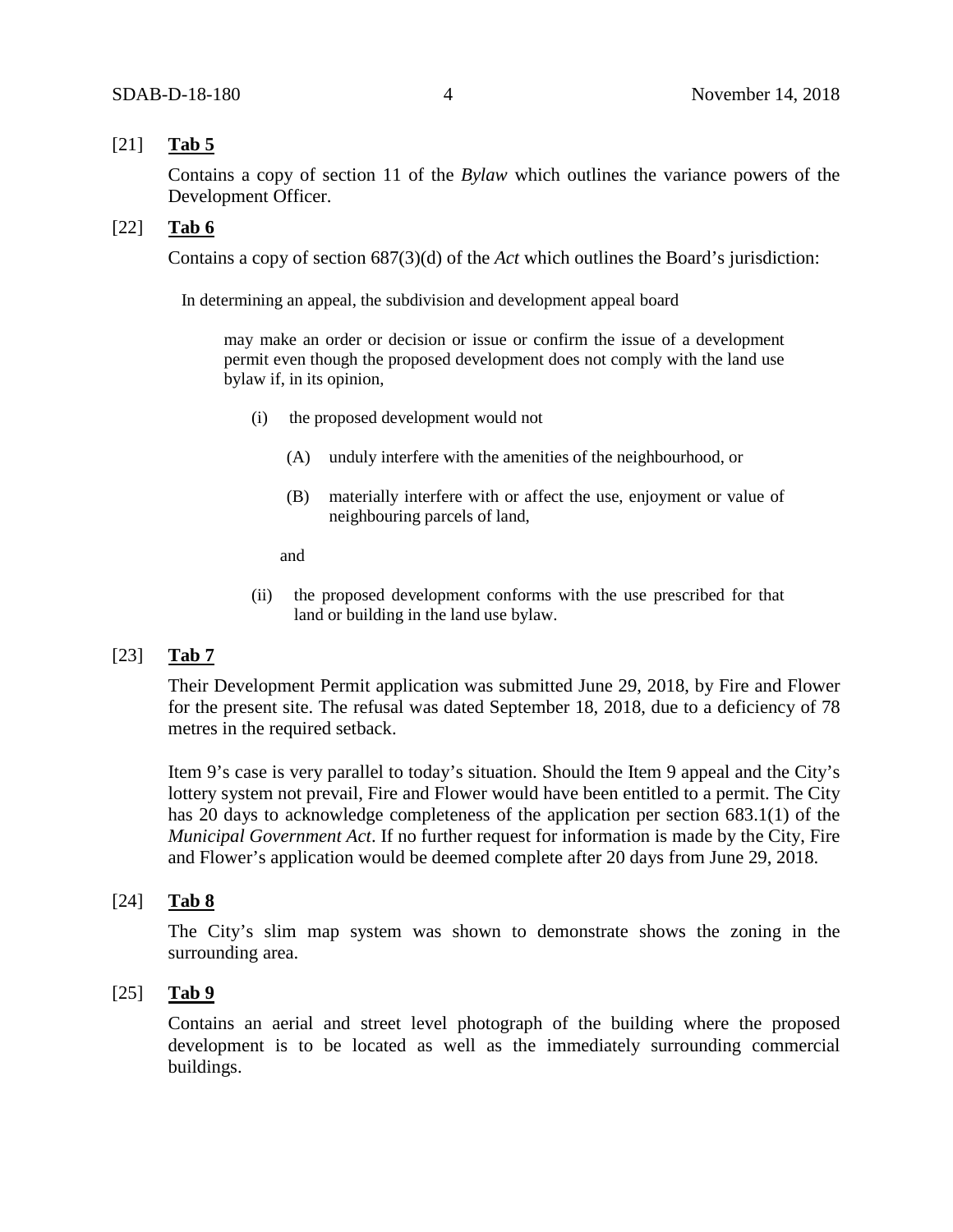## [26] **Tab 10**

Contains photographs of the 124 Street and 107 Avenue locations referred to by Mr. Anderson. The land title search confirms that both of these addresses are on one title.

### [27] **Tabs 11 and 12**

Contain copies of two previous SDAB decisions regarding Cannabis Retail Sales (SDAB-D-18-133 and SDAB-D-18-153) in which the Board used their discretion to reduce the required separation distances.

## [28] **Tab 13**

Contains two Edmonton Journal articles regarding smoking rules.

- [29] Mr. Wakefield reiterated that the Expression of Interest and Lottery System was not handled according to the City's own rules. The landlord of the two addresses referred to was advantaged and Fire and Flower was disadvantaged.
- [30] Approving the proposed development does not result in significant clustering. There is no opportunity for another Cannabis Retail Sales Use to operate to the east along 107 Avenue until you get past the two Cemeteries. There is also no other similar use to the west until you get to 124 Street. No adverse effects on the neighbourhood would be created by approving the proposed development.
- [31] The Appellants provided the following responses to questions from the Board:
	- i) There is currently a vape shop located at the property that has the approved Cannabis Retail Sales permit at 12321 – 107 Avenue. The vape shop door fronts onto 107 Avenue but they are unsure how the door of a potential Cannabis Retail Sales would be oriented. AGLC regulations require a separate receiving area.
	- ii) The vape shop and the Fire and Flower store are both on the same side of 107 Avenue but there is a block in between them.
	- iii) The Appellants used the aerial photograph under Tab 9 and the Board's 60 metre notification map to provide context to the area and identify the variety of businesses surrounding the proposed development along 107 Avenue. There are primarily walkup apartments to the south of 107 Avenue and there is a mix of uses to the north.

### *ii) Position of the Development Officers, Mr. I. Welch and Mr. S. Chow*

[32] Mr. Welch clarified that each municipal address in Edmonton was entitled to submit an Expression of Interest for Cannabis Retail Sales as opposed to only one per titled lot. In a number of cases owners of multi-bay buildings were able to submit multiple Expression of Interest entries. However, if two bays were selected, the one with the earlier priority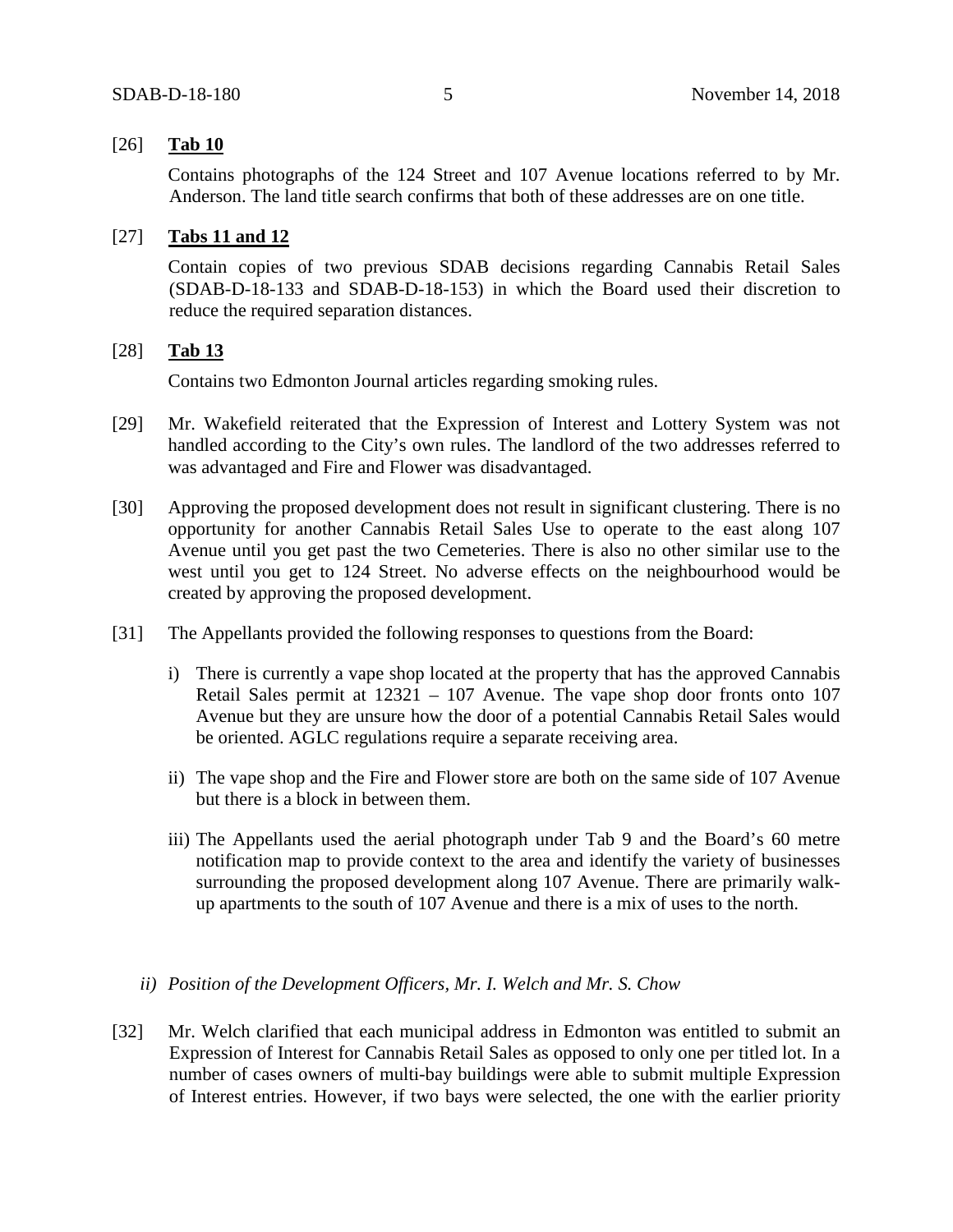would only be able to apply for a Development Permit at the address drawn. The second bay would be subject to the same separation rules as all other applications and would inferably be denied by the Development Officer as an automatic refusal. Moreover, the two separate bays entered into the lottery could not be combined.

- [33] According to Alberta's property rights, a registered land owner who has been issued a legal permit can dispose of it as he sees fit subject to the restrictions of the *Edmonton Zoning Bylaw*. A Cannabis Retail Sales must open within nine months of the issuance of a permit.
- [34] While the Appellants are questioning the lottery process it is the submission of the Development Authority that this is an acceptable method of determining the priority of permit reviews. In this case, Mr. Bernstein's property obtained an approved permit; as a result, the Fire and Flower application is subject to an automatic refusal as it is too close to an approved Cannabis Retail Sales.
- [35] There are still locations within the area that could obtain a Cannabis Retail Sales permit 12204 - 106 Avenue being one of them. This confirms that no hardship is present; therefore, no variance should be given.
- [36] The Development Officers provided the following responses to questions from the Board:
	- i) They confirmed that a Cannabis Retail Sales can only go into the bay for the address that the Development Permit was issued on. An operator can change the orientation of the doorway but must only occupy the space specified on the permit.
	- ii) If an approved Cannabis Retail Sales wants to expand into a second bay they must submit a new application to do so. After the Expression of Interest time period is complete future Cannabis Retail Sales applications will be subject to the standard first come first serve basis.
	- iii) Parking requirements in this area are subject to the Main Streets Overlay which requires one parking stall per 100 square metres no matter what the Use class is. Both the approved development permit and the proposed Fire and Flower location meet the parking requirements.
	- iv) The Business Revitalization Zone (BRZ) was not notified regarding the approved location on 124 Street and 107 Avenue as it was a Class A Development Permit with no variances. The Development Authority only sends notices to Community Leagues, BRZ's and property owners within a 60 metre radius if a variance has been granted or the permit was issued as a Discretionary Use.
	- v) The Development Authority has received very few comments from BRZ's regarding any cannabis locations throughout the City.
	- vi) They do not know the lottery number of the proposed development.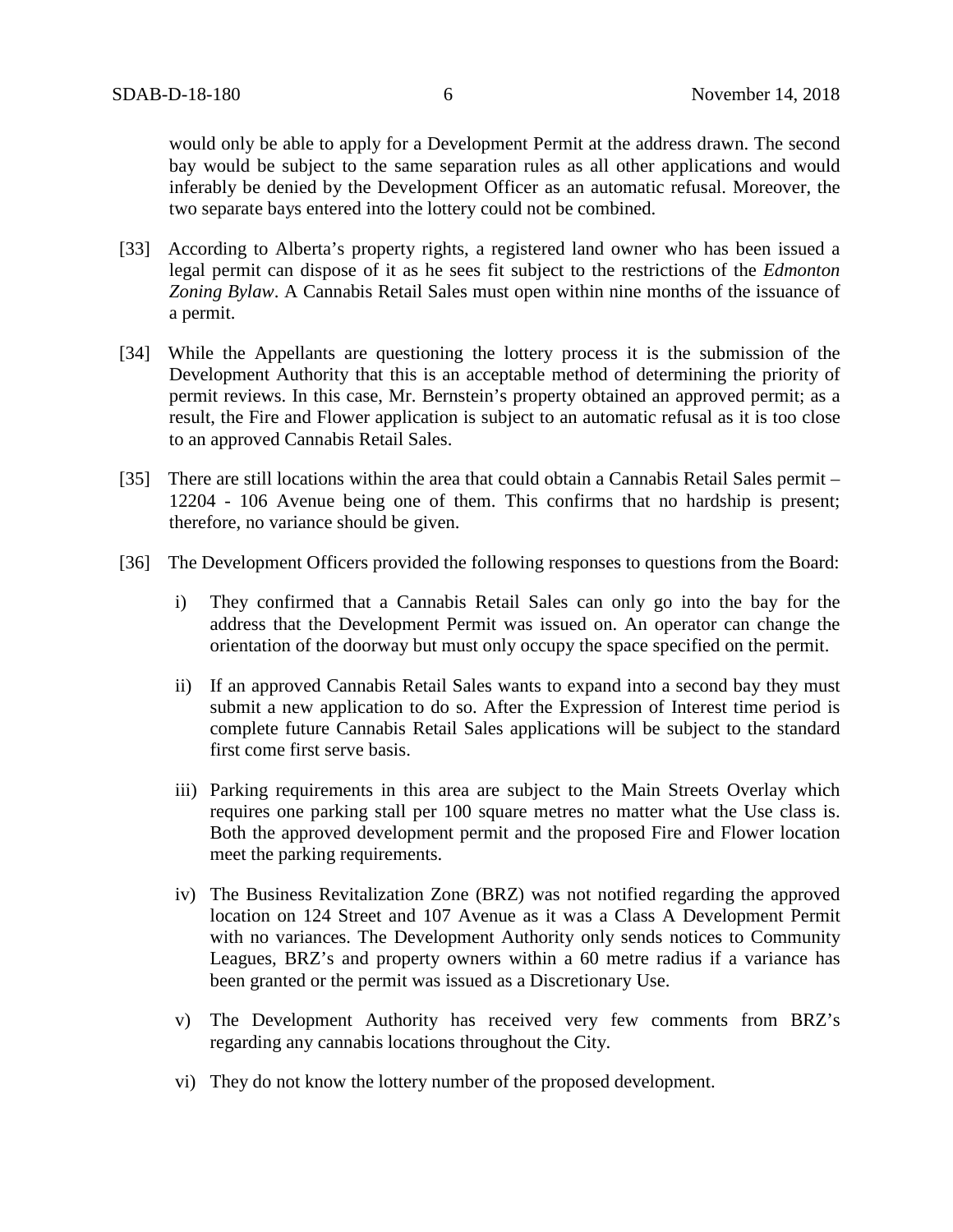- vii) It is their opinion that a 78 metre deficiency in the separation distance would create a negative impact. It would be a shorter walk for a person to go from one store to another. One of the goals of the cannabis retail regulations is to prevent clustering to discourage the potential for social disorder. Further, more stores of the same use reduce the overall variety of stores in the area.
- viii) Mr. Welch referred to the Alberta Court of Appeal decision *Newcastle Centre GP Ltd. v Edmonton (City)*, 2014 ABCA 295 [*Newcastle*] which directs that the Board must have an evidence basis for approving or denying variances. This does not close the door to the Board considering planning goals and practices. It is a commonly accepted planning goal to maximize the potential variety of businesses in an area.
- ix) Mr. Welch could not comment as to whether approving the proposed development would result in clustering.
- x) Granting a variance of 78 metres would be approximately a 30 percent reduction in the required separation distance. Normally anything over 10 percent is considered quite significant.

#### *iv) Rebuttal of the Appellants*

- [37] Mr. Anderson advised Fire and Flower was number 73 in the lottery process. However, they were not allowed as many tickets in the lottery system as a landlord with multiple bays. These multiple applications should not have been allowed to proceed.
- [38] Mr. Wakefield stated that while the Development Officer referred to hardship, this is not the test that the SDAB must consider. As per section 687(3)(d) the Board must decide if the proposed development creates an adverse effect on the surrounding area.
- [39] Mr. Welch could not comment regarding clustering. In the City's brief before the Court of Queen's Bench of Alberta, the City submitted that Item 9 should appeal to the SDAB for a variance. If this variance were to be granted you would end up with two stores across the street from one another on Whyte Avenue. The City's position in that case suggests that they are not concerned with clustering in a general perspective.
- [40] The Appellants reviewed the overhead photograph of the area and indicated there are substantial vacant spaces in the area providing an opportunity for a variety of business to move in. 124 Street has a large variety of mostly commercial uses; it is one of the most diverse areas in the City.
- [41] While the City sets out general numbers for separation distances from schools, parks and other Cannabis Retail Sales everyone recognizes that this is general rule. Like all good systems there is an appeal process and in this case the SDAB is mandated to look at each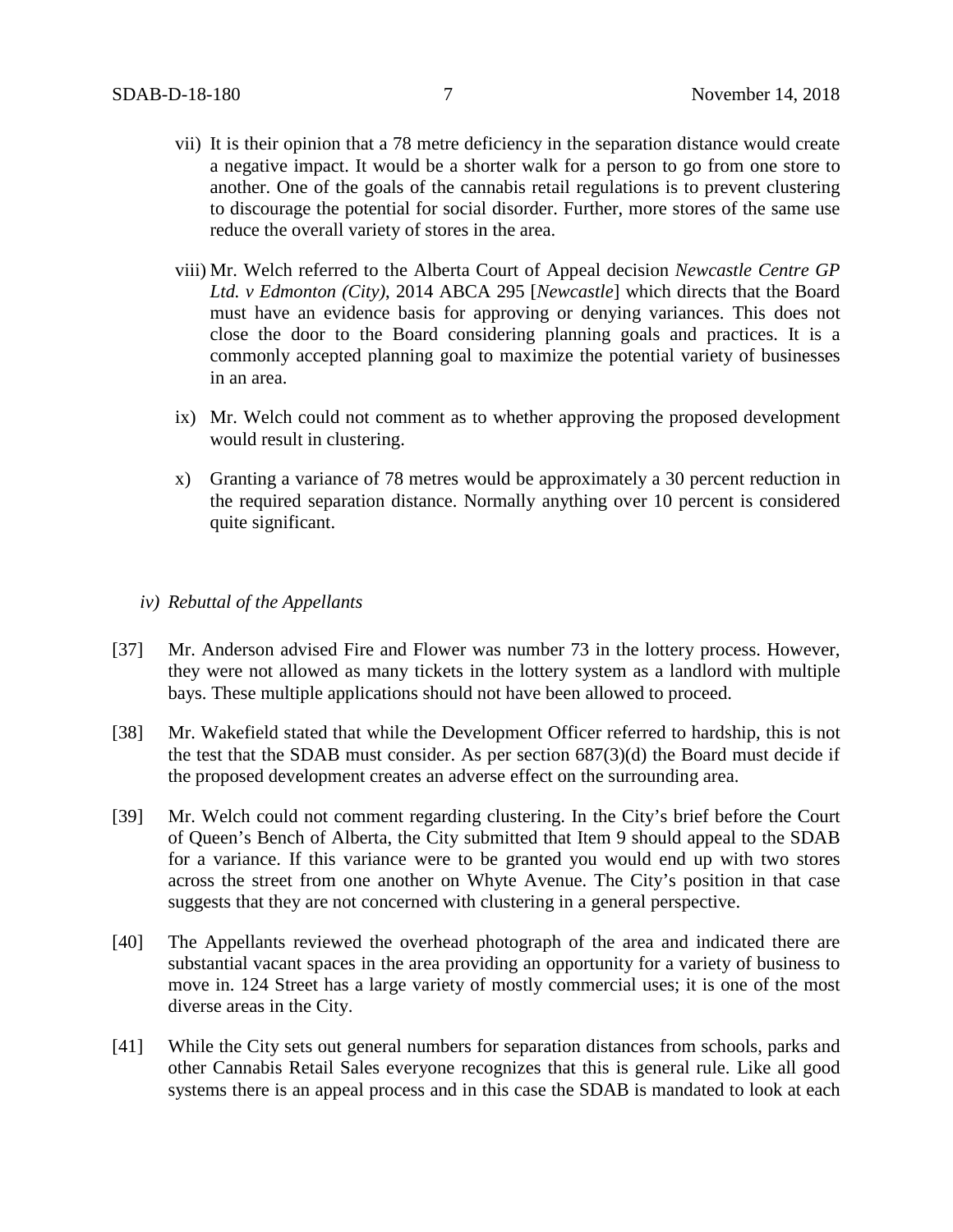case on an individual basis. It is not unreasonable for the SDAB to grant a variance to allow the proposed development.

- [42] Fire and Flower have found that their other Cannabis Retail Sales locations are having a complimentary effect on nearby businesses due to the increase in foot traffic. They believe the proposed development will help revitalize the area.
- [43] They confirmed they have no objections to any of the suggested conditions on the Development Officer's report.

### **Decision**

- [44] The appeal is **ALLOWED** and the decision of the Development Authority is **REVOKED**. The development is **GRANTED** as applied for to the Development Authority, subject to the following **CONDITIONS**:
	- 1. The Cannabis Retail Sales must commence operations within nine (9) months of the date of issuance of this Development Permit.
	- 2. There shall be no parking, loading, storage, trash collection, outdoor service or display area permitted within the required 4.5m (14.76 ft.) setback. (Reference Section 340.4(3) & (5).)
	- 3. All required parking and loading facilities shall only be used for the purpose of accommodating the vehicles of clients, customers, employees, members, residents or visitors in connection with the building or Use for which the parking and loading facilities are provided, and the parking and loading facilities shall not be used for driveways, access or egress, commercial repair work, display, sale or storage of goods of any kind. (Reference Section 54.1.1.c)

### ADVISEMENTS:

- a. This Development Permit is NOT a Business Licence. A separate application must be made for a Business Licence. Please contact the 311 Call Centre (780-442-5311) for further information.
- b. Signs require separate Development Applications.
- c. Unless otherwise stated, all above references to section numbers refer to the authority under the Edmonton Zoning Bylaw 12800 as amended.
- [45] In granting the development the following variance to the *Edmonton Zoning Bylaw* (the *Bylaw*) is allowed: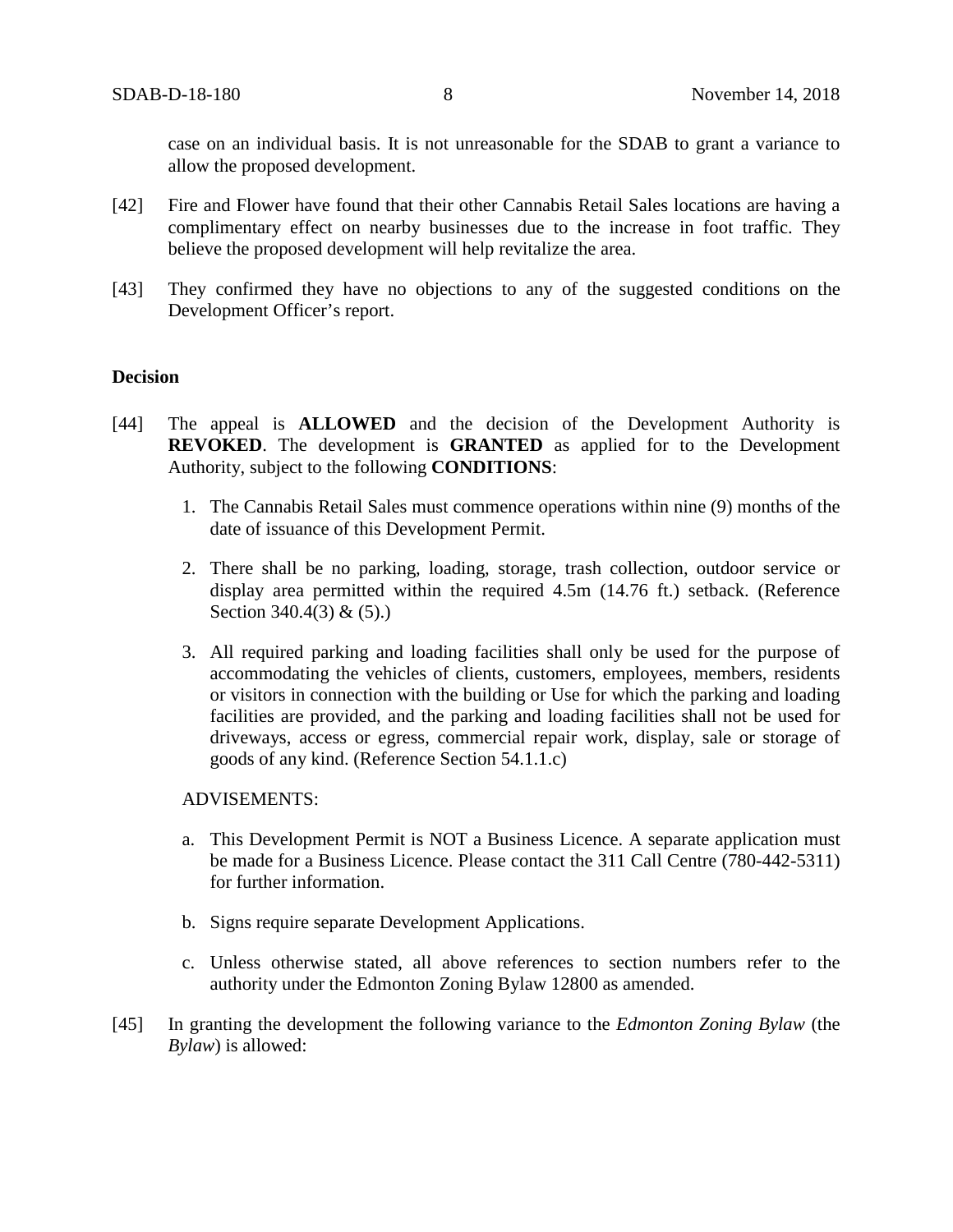a. The minimum required 200 metres separation distance from any Cannabis Retail Sales from any other Cannabis Retail Sales pursuant to section 70(1) is reduced by 78 metres to permit a minimum required separation distance of 122 metres.

### **Reasons for Decision**

- [46] The proposed development is to change a Health Services Use to a Cannabis Retail Sales Use. Pursuant to section 330.2(3) of the *Bylaw*, Cannabis Retail Sales is a Permitted Use in the (CB1) Low Intensity Business Zone.
- [47] Cannabis Retail Sales is subject to regulations under the *Gaming, Liquor, and Cannabis Regulation,* AR 143/96. Section 105 deals with restrictions on the locations of licensed cannabis premises. Namely, the section stipulates distances between those premises and certain other sensitive uses. Section 687(3)(a.4) of the *Municipal Government Act* (the *Act*) directs that in deciding an appeal the Board must comply with those requirements.
- [48] Based on the submissions of the Respondent and the Development Officer, the Board finds that the proposed development complies with these regulations and any duty it may have pursuant to section  $687(3)(a.4)$  has been discharged.
- [49] The Board was presented with two main grounds for appeal:
	- i) The unfairness in the lottery system; and
	- ii) The proposed development will not unduly interfere with the amenities of the neighbourhood nor materially interfere with or affect the use, enjoyment or value of neighbouring parcels of land.
- [50] With respect to the first ground of appeal, the Board finds that it is not relevant to the issue at hand and declines to grant the appeal on this basis.
- [51] While fairness with respect to the application of the section 687(3)(d) test and the *Bylaw* in general is a requirement of this Board, fairness in the lottery system is not an appropriate planning consideration in deciding this appeal. Moreover, it is beyond the purview of this Board.
- [52] As such, the Board does not make a finding on the adequacy of the lottery system and any alleged unfairness that has resulted by its application. A determination of that issue is better suited for another forum.
- [53] This Board's test in determining an appeal is set out in section 687(3)(d) of the *Act.* This is the Appellant's second ground of appeal. On this basis, the Board grants the appeal in finding that the proposed development will not materially interfere with or affect the use, enjoyment or value of neighbouring parcels of land or interfere with the amenities of the neighbourhood. The Board makes this finding for the following reasons: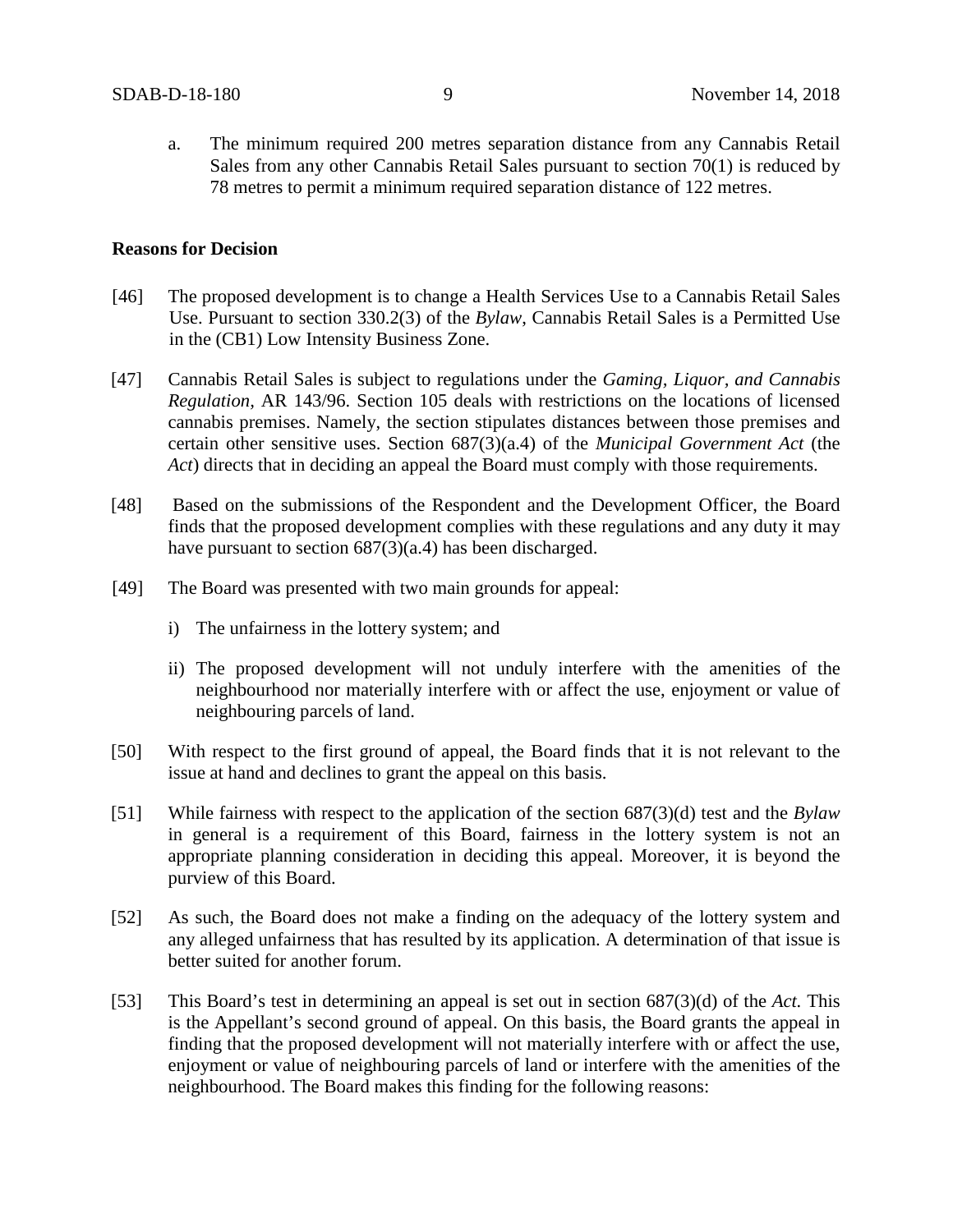- i) Cannabis Retails Sales is a Permitted Use in this Zone and, with the exception of the separation distance, complies with all other development regulations.
- ii) The Board was provided with no evidence from either the City or neighbours that a reduction in the separation distance in this situation would interfere with the use, enjoyment, or value of neighbouring parcels of land.
- iii) While the City provided a cautionary statement in its legal brief that the effects are unknown, they provided no evidence suggesting interference with neighbouring parcels would occur. This Board received direction in *Newcastle* from the Court of Appeal that a presumption of harm cannot be inferred from a non-compliance with the *Bylaw*, which is in essence what the City is asking this Board to do.
- iv) In the interest of fairness, this Board must make a decision at the time of the appeal. We cannot wait for future evidence, one way or the other, before deciding the merits of the appeal before us. We must make a decision on the evidence presented and in consideration of the circumstances of each application.
- v) While there were responses supporting the refusal of the permit from neighbouring parcels, the Board gives no weight to those responses. The responses all related to parking issues and were not related to the separation variance being sought. Given that the proposed development complies with the parking regulations and no parking variance is required this Board declines to consider the responses in making its determination.
- vi) On the issue of interference with the amenities of the neighbourhood, the Board is satisfied that no such interference will result.
- vii) The City provided evidence that granting this application may result in clustering of cannabis stores in the neighbourhood. The City cited a previous SDAB decision which dealt with the West Jasper Area Redevelopment Plan. On that occasion, this Board denied an application that was seeking a relaxation to the separation distances between Cannabis Retail Sales Uses.
- viii) Notwithstanding that consistency is desirable, the Board notes that it is not bound by precedential SDAB decisions and that each appeal must be decided on its own merits.
- ix) Moreover, the Board distinguishes that previous decision for following reasons:
	- (a) The previous decision dealt with an area development plan that expressly contemplated a variety of business along the subject corridor. There is no such reference in the West Ingle Area Redevelopment Plan.
	- (b) The subject area in the previous decision was an area under redevelopment with substantially fewer opportunities for commercial enterprises. As discussed below, this is not the case in the appeal before us today.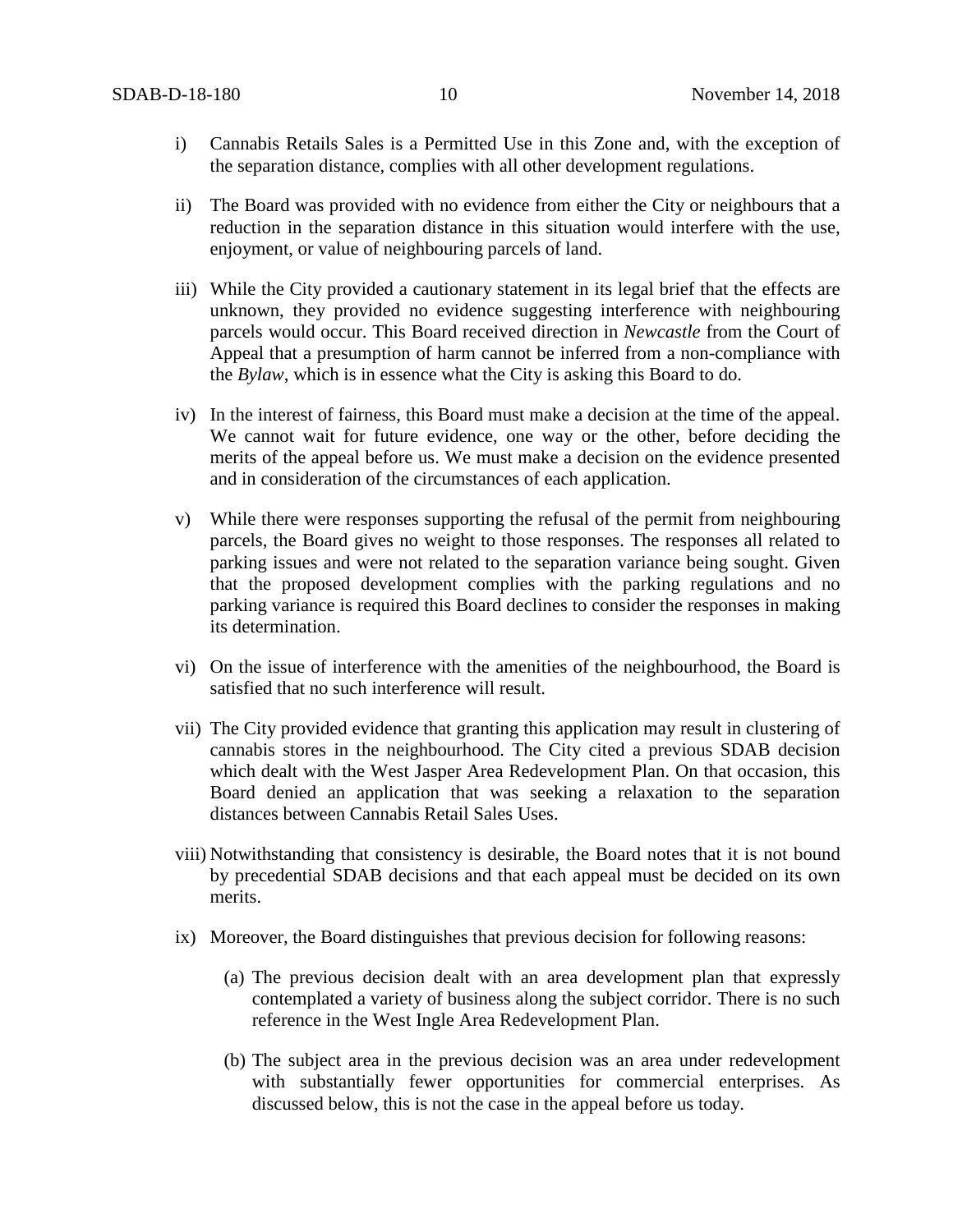- (c) The Cannabis Retail Sales in that decision was located in the same block as the previously approved application. However, in this case, there is a separation of an entire block between the two Uses.
- [54] In coming to its decision that the amenities of the neighbourhood will not be interfered with by this development, the Board accepts the evidence of the Appellant that there are a variety of Uses prevalent in this area. Moreover, the Board finds that the addition of one Cannabis Retail Sales Use would not offend the generally accepted planning desire for diversity in the area.
- [55] The Board bases this finding on the evidence of the Appellant that there are ample additional commercial spaces in close proximity to the proposed location for other forms of commercial uses. The addition of this Cannabis Retail Sales premises would not preclude the establishment of other uses in the area and would add to the economic diversity sought by the City.
- [56] Moreover, this location is essentially at the end of the commercial corridor. The establishment of this location will not cause a proliferation of Cannabis Retail Sales because there are no other potential locations in the immediate area for a permitted Cannabis Retail Sales along 107 Avenue.
- [57] The only other potential locations for Cannabis Retail Sales in the immediate area will be subject to the separation distances of previously approved cannabis applications and are not otherwise affected by the approval of this development.
- [58] This is a unique circumstance where a development is proposed on the fringe of a Cannabis Permitted Zone. The Board notes that given the zoning further east along 107 Avenue Cannabis Retail Sales would not be an available Use. These circumstances serve to prevent any potential clustering cited as a concern by the City.
- [59] For the above reasons, this Board is satisfied that its test under section 687(3)(d) of the *Act* has been met and it is an appropriate circumstance to grant a variance to the minimum required separation distance.

 $24H-1$ 

Mr. R. Handa, Presiding Officer Subdivision and Development Appeal Board

Board Members in Attendance: Ms. K. Cherniawsky, Mr. D. Fleming, Ms. L. Gibson, Ms. S. McCartney

cc: Development & Zoning Services – Mr. I. Welch / Mr. S. Chow / Mr. H. Luke